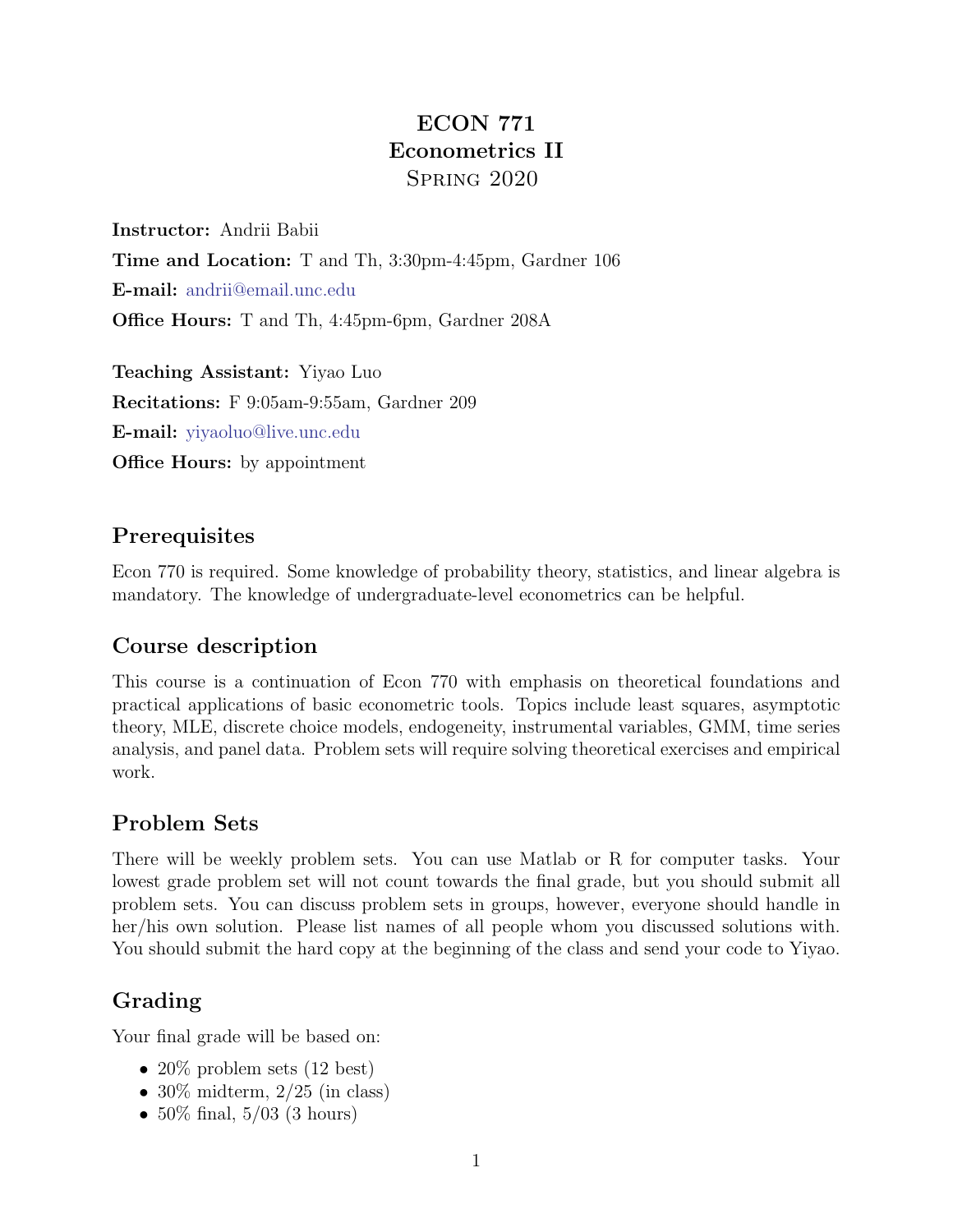| #                | Date | <b>Topics</b>                                           | Problem Sets    |                 |
|------------------|------|---------------------------------------------------------|-----------------|-----------------|
|                  |      |                                                         | Posted          | Due             |
| $\mathbf{1}$     | 1/9  | Economic data and econometric models                    |                 |                 |
| $\overline{2}$   | 1/14 | OLS: algebra                                            | PS <sub>1</sub> |                 |
| $\boldsymbol{3}$ | 1/16 | OLS: geometry                                           |                 |                 |
| $\overline{4}$   | 1/21 | OLS: finite-sample properties                           | PS <sub>2</sub> | PS <sub>1</sub> |
| $\bf 5$          | 1/23 | Inference: testing and confidence sets                  |                 |                 |
| $\,6$            | 1/28 | OLS: finite-sample inference                            | PS <sub>3</sub> | PS <sub>2</sub> |
| 7                | 1/30 | Large sample theory I                                   |                 |                 |
| $8\,$            | 2/4  | Large sample theory II                                  | PS 4            | PS <sub>3</sub> |
| $9\phantom{.0}$  | 2/6  | Linear regression: asymptotic properties                |                 |                 |
| 10               | 2/11 | Linear regression: standard errors                      | PS <sub>5</sub> | PS <sub>4</sub> |
| 11               | 2/13 | Linear regression: asymptotic inference                 |                 |                 |
| 12               | 2/18 | Linear regression: bootstrap                            | PS <sub>6</sub> | PS <sub>5</sub> |
| 13               | 2/20 | Midterm exam                                            |                 |                 |
| 14               | 2/25 | Maximum Likelihood Estimation I                         | PS <sub>7</sub> | PS <sub>6</sub> |
| 15               | 2/27 | Maximum Likelihood Estimation II                        |                 |                 |
| 16               | 3/3  | IV: endogeneity                                         | PS 8            | PS <sub>7</sub> |
| 17               | 3/5  | IV: estimation and asymptotic properties                |                 |                 |
| Spring Break     |      |                                                         |                 |                 |
| 18               | 3/17 | IV: hypothesis testing                                  | <b>PS</b> 9     | <b>PS 8</b>     |
| 19               | 3/19 | GMM: moment restrictions                                |                 |                 |
| $20\,$           | 3/24 | GMM: asymptotic properties                              | <b>PS 10</b>    | PS 9            |
| 21               | 3/26 | GMM: hypothesis testing                                 |                 |                 |
| $22\,$           | 3/31 | GMM: weak identification and optimal instruments        | <b>PS 11</b>    | <b>PS 10</b>    |
| $23\,$           | 4/2  | Time series: weak stationarity and Wold's decomposition |                 |                 |
| 24               | 4/7  | Time series: stationarity and estimation of ARMA        | <b>PS 12</b>    | <b>PS 11</b>    |
| $25\,$           | 4/9  | Time series: forecasting                                |                 |                 |
| 26               | 4/14 | Panel Data: fixed effects I                             | <b>PS 13</b>    | <b>PS 12</b>    |
| $27\,$           | 4/16 | Panel Data: fixed effects II                            |                 |                 |
| $28\,$           | 4/21 | Panel Data: random effects                              |                 | <b>PS 13</b>    |
| 29               | 4/23 | Missing data                                            |                 |                 |

#### Tentative schedule